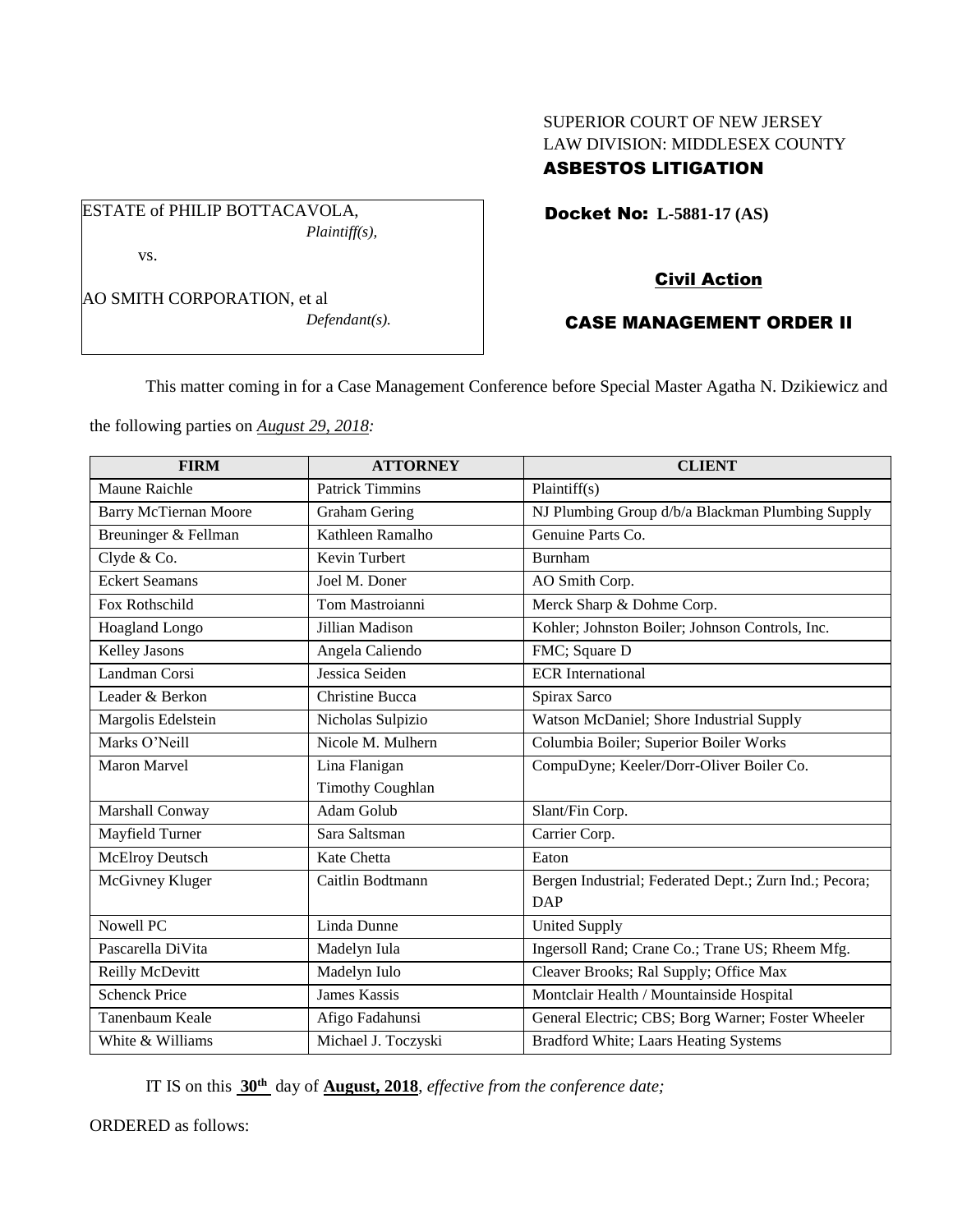Counsel receiving this Order through computerized electronic medium (E-Mail) shall be deemed by the court to have received a copy of the filed original court document. Any document served pursuant to this Order shall be deemed to be served by mail pursuant to *R*.1:5-2.

### **DISCOVERY**

| September 14, 2018 | Plaintiff shall serve answers to wrongful death interrogatories by this date.                                                                                                                               |
|--------------------|-------------------------------------------------------------------------------------------------------------------------------------------------------------------------------------------------------------|
| September 14, 2018 | Defendants shall serve answers to standard interrogatories by this date.                                                                                                                                    |
| November 9, 2018   | Plaintiff shall propound supplemental interrogatories and document requests by this date.                                                                                                                   |
| December 14, 2018  | Defendants shall serve answers to supplemental interrogatories and document requests by this<br>date.                                                                                                       |
| November 9, 2018   | Defendants shall propound supplemental interrogatories and document requests by this date.                                                                                                                  |
| December 14, 2018  | Plaintiff shall serve answers to supplemental interrogatories and document requests by this<br>date.                                                                                                        |
| January 31, 2019   | Fact discovery, including depositions, shall be completed by this date. Plaintiff's counsel shall<br>contact the Special Master within one week of this deadline if all fact discovery is not<br>completed. |
| February 28, 2019  | Depositions of corporate representatives shall be completed by this date.                                                                                                                                   |

### **EARLY SETTLEMENT**

May 10, 2019 Settlement demands shall be served on all counsel and the Special Master by this date.

## **SUMMARY JUDGMENT MOTION PRACTICE**

| March 15, 2019 | Plaintiff's counsel shall advise, in writing, of intent not to oppose motions by this date. |
|----------------|---------------------------------------------------------------------------------------------|
| March 29, 2019 | Summary judgment motions shall be filed no later than this date.                            |
| April 26, 2019 | Last return date for summary judgment motions.                                              |

### **MEDICAL DEFENSE**

- September 14, 2018 Plaintiff shall serve updated medical authorizations by this date.
- March 4, 2019 Plaintiff shall serve medical expert reports by this date.
- March 4, 2019 Upon request by defense counsel, plaintiff is to arrange for the transfer of pathology specimens and x-rays, if any, by this date.
- June 7, 2019 Defendants shall identify its medical experts and serve medical reports, if any, by this date. In addition, defendants shall notify plaintiff's counsel (as well as all counsel of record) of a joinder in an expert medical defense by this date.

 $\_$  ,  $\_$  ,  $\_$  ,  $\_$  ,  $\_$  ,  $\_$  ,  $\_$  ,  $\_$  ,  $\_$  ,  $\_$  ,  $\_$  ,  $\_$  ,  $\_$  ,  $\_$  ,  $\_$  ,  $\_$  ,  $\_$  ,  $\_$  ,  $\_$  ,  $\_$  ,  $\_$  ,  $\_$  ,  $\_$  ,  $\_$  ,  $\_$  ,  $\_$  ,  $\_$  ,  $\_$  ,  $\_$  ,  $\_$  ,  $\_$  ,  $\_$  ,  $\_$  ,  $\_$  ,  $\_$  ,  $\_$  ,  $\_$  ,